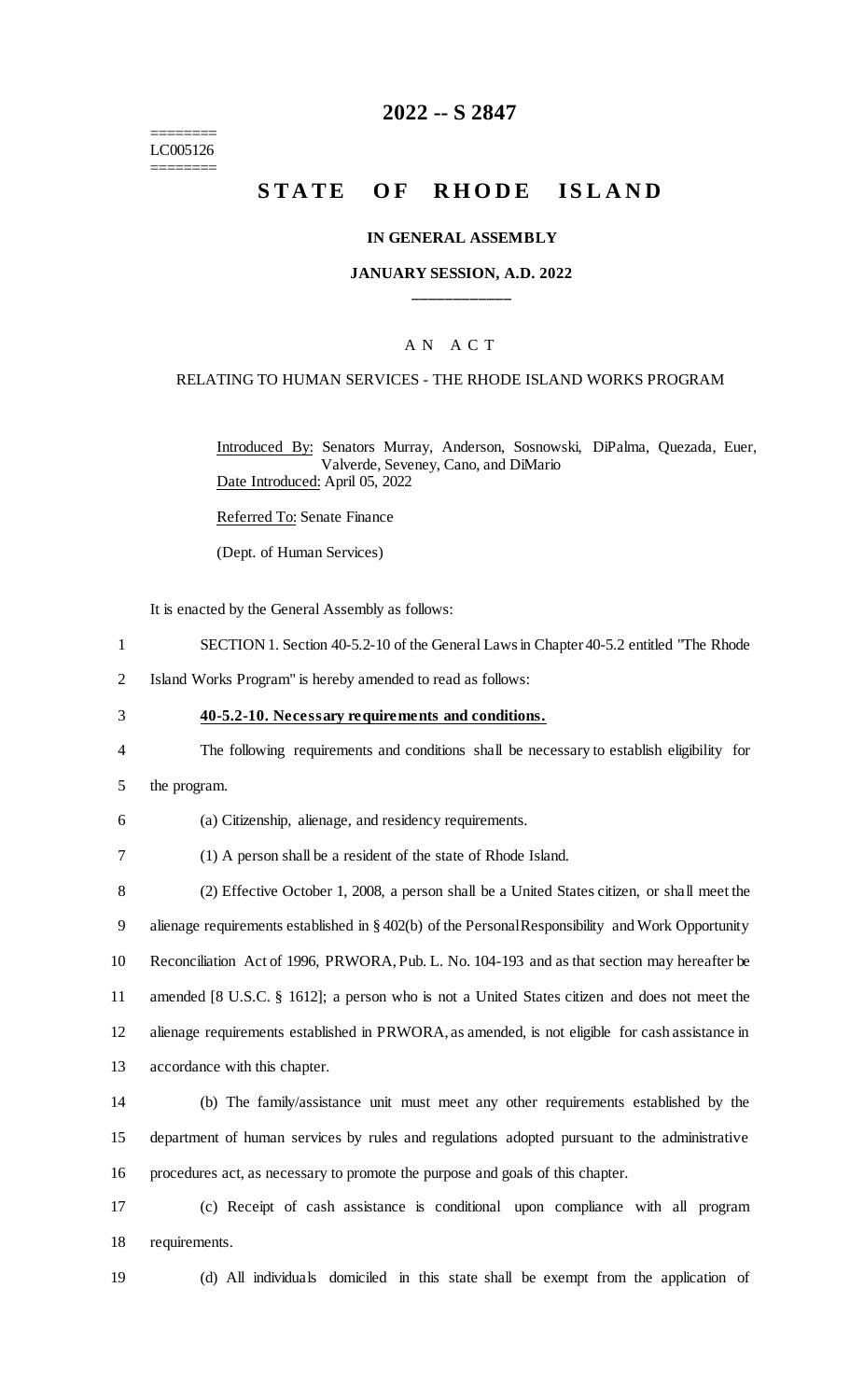subdivision 115(d)(1)(A) of Pub. L. No. 104-193, the Personal Responsibility and Work Opportunity Reconciliation Act of 1996, PRWORA [21 U.S.C. § 862a], which makes any individual ineligible for certain state and federal assistance if that individual has been convicted under federal or state law of any offense that is classified as a felony by the law of the jurisdiction and that has as an element the possession, use, or distribution of a controlled substance as defined 6 in  $\S$  102(6) of the Controlled Substances Act (21 U.S.C.  $\S$  802(6)).

(e) Individual employment plan as a condition of eligibility.

 (1) Following receipt of an application, the department of human services shall assess the financial conditions of the family, including the non-parent caretaker relative who is applying for cash assistance for himself or herself as well as for the minor child(ren), in the context of an eligibility determination. If a parent or non-parent caretaker relative is unemployed or under- employed, the department shall conduct an initial assessment, taking into account: (A) The physical capacity, skills, education, work experience, health, safety, family responsibilities, and place of residence of the individual; and (B) The child care and supportive services required by the applicant to avail himself or herself of employment opportunities and/or work readiness programs.

 (2) On the basis of this assessment, the department of human services and the department of labor and training, as appropriate, in consultation with the applicant, shall develop an individual employment plan for the family that requires the individual to participate in the intensive employment services. Intensive employment services shall be defined as the work requirement activities in § 40-5.2-12(g) and (i).

 (3) The director, or his or her designee, may assign a case manager to an applicant/participant, as appropriate.

 (4) The department of labor and training and the department of human services in conjunction with the participant shall develop a revised individual employment plan that shall identify employment objectives, taking into consideration factors above, and shall include a strategy for immediate employment and for preparing for, finding, and retaining employment consistent, to the extent practicable, with the individual's career objectives.

 (5) The individual employment plan must include the provision for the participant to engage in work requirements as outlined in § 40-5.2-12.

 (6)(i) The participant shall attend and participate immediately in intensive assessment and employment services as the first step in the individual employment plan, unless temporarily exempt from this requirement in accordance with this chapter. Intensive assessment and employment services shall be defined as the work requirement activities in § 40-5.2-12(g) and (i).

(ii) Parents under age twenty (20) without a high school diploma or general equivalency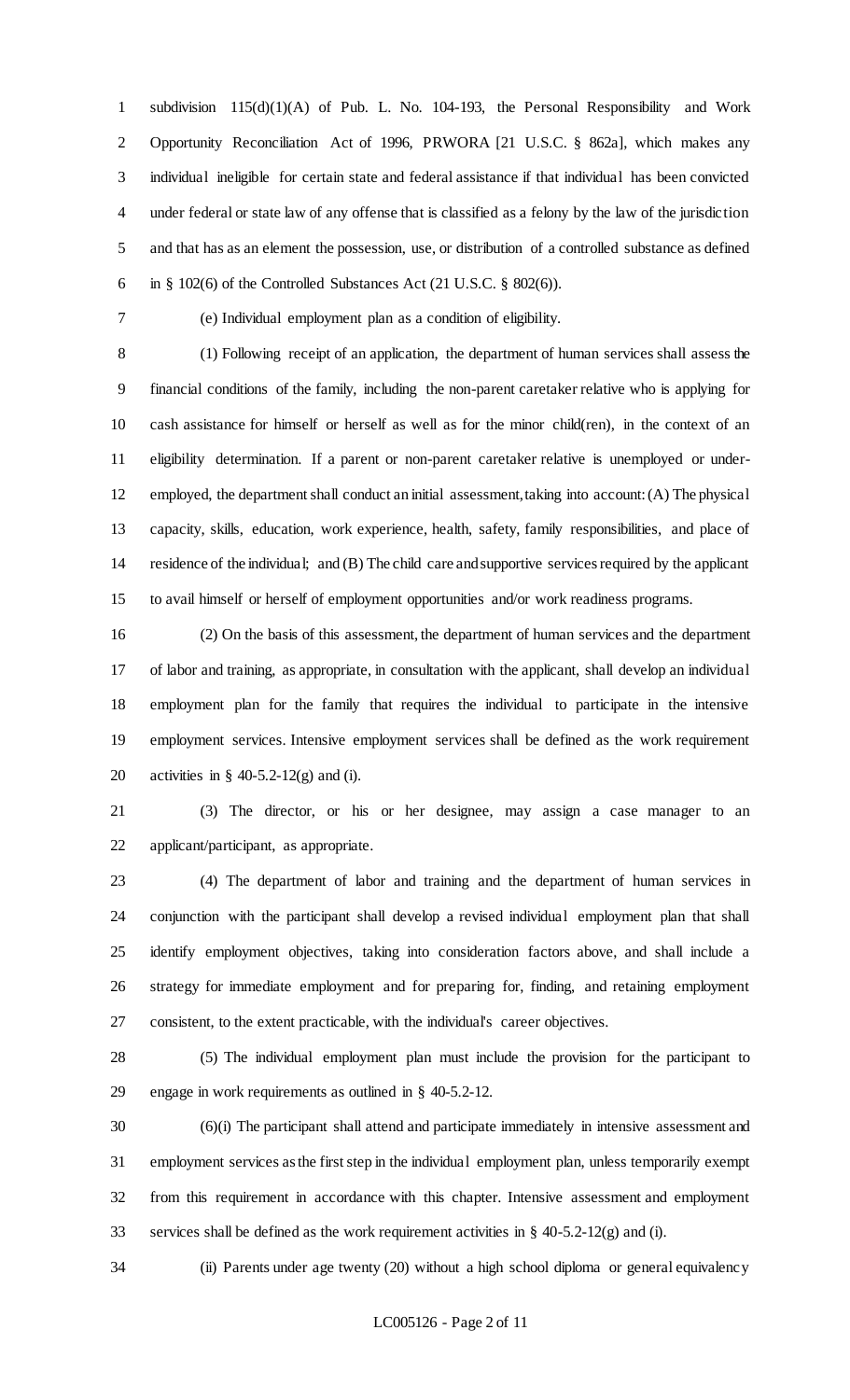diploma (GED) shall be referred to special teen-parent programs that will provide intensive services designed to assist teen parents to complete high school education or GED, and to continue approved work plan activities in accord with Rhode Island works program requirements.

 (7) The applicant shall become a participant in accordance with this chapter at the time the individual employment plan is signed and entered into.

 (8) Applicants and participants of the Rhode Island works program shall agree to comply with the terms of the individual employment plan, and shall cooperate fully with the steps established in the individual employment plan, including the work requirements.

 (9) The department of human services has the authority under the chapter to require attendance by the applicant/participant, either at the department of human services or at the department of labor and training, at appointments deemed necessary for the purpose of having the applicant enter into and become eligible for assistance through the Rhode Island works program. The appointments include, but are not limited to: the initial interview, orientation and assessment; job readiness; and job search. Attendance is required as a condition of eligibility for cash assistance in accordance with rules and regulations established by the department.

 (10) As a condition of eligibility for assistance pursuant to this chapter, the applicant/participant shall be obligated to keep appointments; attend orientation meetings at the department of human services and/or the Rhode Island department of labor and training; participate in any initial assessments or appraisals; and comply with all the terms of the individual employment plan in accordance with department of human services rules and regulations.

 (11) A participant, including a parent or non-parent caretaker relative included in the cash assistance payment, shall not voluntarily quit a job or refuse a job unless there is good cause as defined in this chapter or the department's rules and regulations.

 (12) A participant who voluntarily quits or refuses a job without good cause, as defined in § 40-5.2-12(l), while receiving cash assistance in accordance with this chapter, shall be sanctioned in accordance with rules and regulations promulgated by the department.

(f) Resources.

 (1) The family or assistance unit's countable resources shall be less than the allowable resource limit established by the department in accordance with this chapter.

 (2) No family or assistance unit shall be eligible for assistance payments if the combined value of its available resources (reduced by any obligations or debts with respect to such resources) exceeds one thousand dollars (\$1,000).

 (3) For purposes of this subsection, the following shall not be counted as resources of the family/assistance unit in the determination of eligibility for the works program: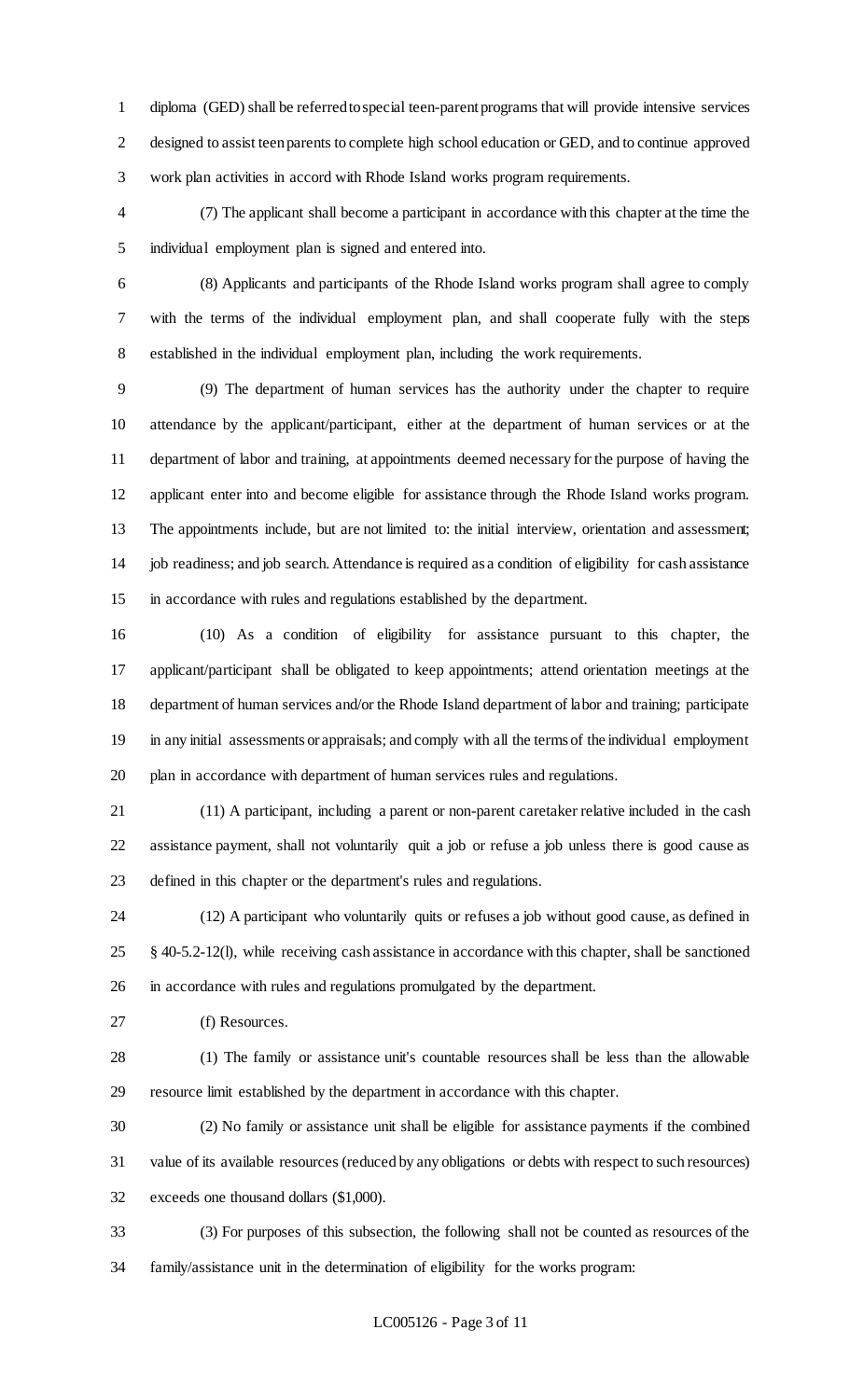(i) The home owned and occupied by a child, parent, relative, or other individual;

 (ii) Real property owned by a husband and wife as tenants by the entirety, if the property is not the home of the family and if the spouse of the applicant refuses to sell his or her interest in the property;

 (iii) Real property that the family is making a good-faith effort to dispose of, however, any cash assistance payable to the family for any such period shall be conditioned upon disposal of the real property within six (6) months of the date of application and any payments of assistance for that period shall (at the time of disposal) be considered overpayments to the extent that they would not have occurred at the beginning of the period for which the payments were made. All overpayments are debts subject to recovery in accordance with the provisions of the chapter;

 (iv) Income-producing property other than real estate including, but not limited to, equipment such as farm tools, carpenter's tools, and vehicles used in the production of goods or services that the department determines are necessary for the family to earn a living;

 (v) One vehicle for each adult household member, but not to exceed two (2) vehicles per household, and in addition, a vehicle used primarily for income-producing purposes such as, but not limited to, a taxi, truck, or fishing boat; a vehicle used as a family's home; a vehicle that annually produces income consistent with its fair market value, even if only used on a seasonal basis; a vehicle necessary to transport a family member with a disability where the vehicle is specially equipped to meet the specific needs of the person with a disability or if the vehicle is a special type of vehicle that makes it possible to transport the person with a disability;

 (vi) Household furnishings and appliances, clothing, personal effects, and keepsakes of limited value;

 (vii) Burial plots (one for each child, relative, and other individual in the assistance unit) and funeral arrangements;

 (viii) For the month of receipt and the following month, any refund of federal income taxes made to the family by reason of § 32 of the Internal Revenue Code of 1986, 26 U.S.C. § 32 (relating to earned income tax credit), and any payment made to the family by an employer under § 3507 of the Internal Revenue Code of 1986, 26 U.S.C. § 3507 [repealed] (relating to advance payment of such earned income credit);

 (ix) The resources of any family member receiving supplementary security income assistance under the Social Security Act, 42 U.S.C. § 301 et seq.;

 (x) Any veteran's disability pension benefits received as a result of any disability sustained by the veteran while in the military service.

(g) Income.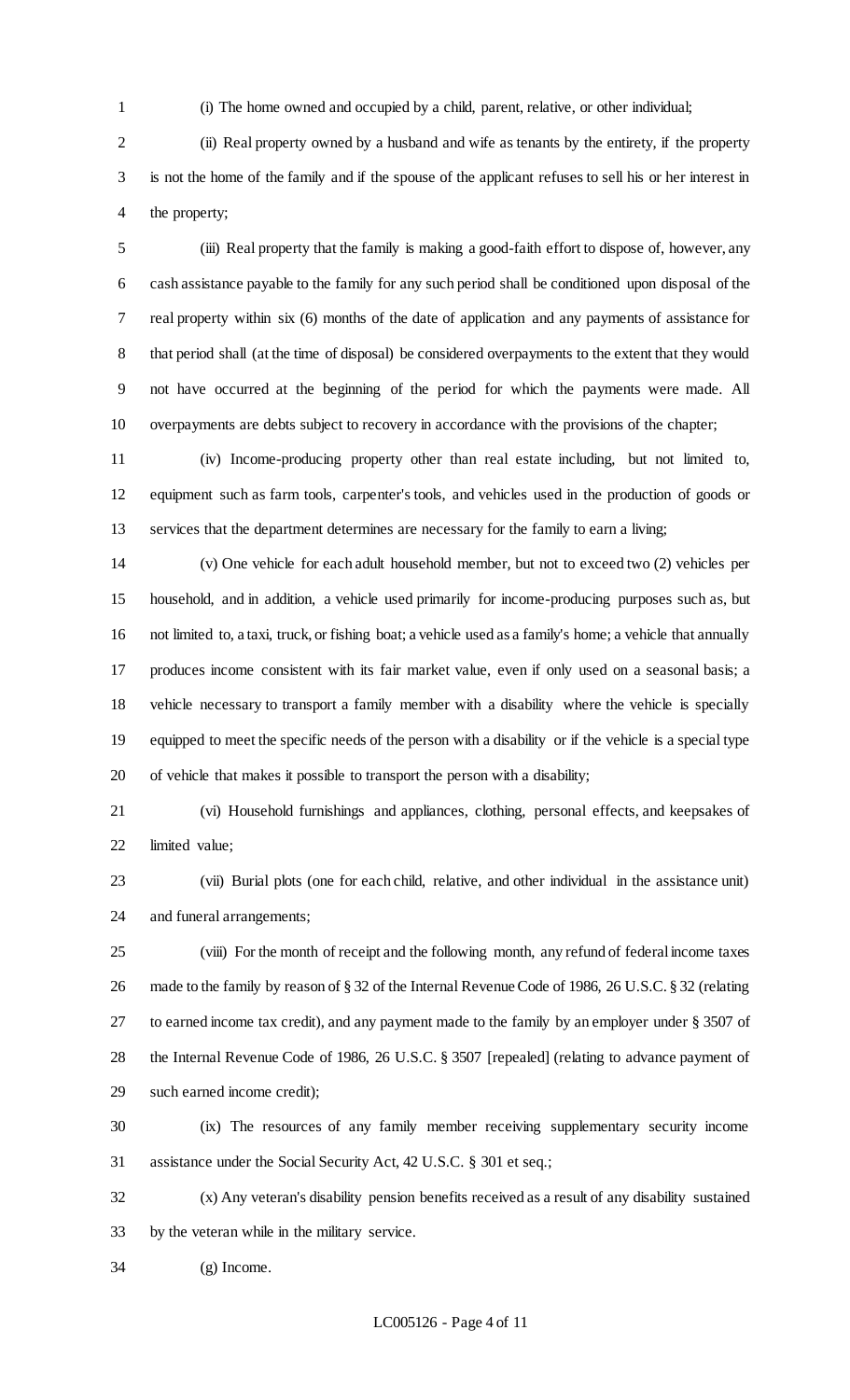(1) Except as otherwise provided for herein, in determining eligibility for and the amount of cash assistance to which a family is entitled under this chapter, the income of a family includes all of the money, goods, and services received or actually available to any member of the family.

 (2) In determining the eligibility for and the amount of cash assistance to which a family/assistance unit is entitled under this chapter, income in any month shall not include the first one hundred seventy dollars (\$170) of gross earnings plus fifty percent (50%) of the gross earnings of the family in excess of one hundred seventy dollars (\$170) earned during the month.

(3) The income of a family shall not include:

 (i) The first fifty dollars (\$50.00) in child support received in any month from each noncustodial parent of a child plus any arrearages in child support (to the extent of the first fifty dollars (\$50.00) per month multiplied by the number of months in which the support has been in arrears) that are paid in any month by a noncustodial parent of a child;

13 (ii) Earned income of any child;

 (iii) Income received by a family member who is receiving Supplemental Security Income (SSI) assistance under Title XVI of the Social Security Act, 42 U.S.C. § 1381 et seq.;

 (iv) The value of assistance provided by state or federal government or private agencies to meet nutritional needs, including: value of USDA-donated foods; value of supplemental food assistance received under the Child Nutrition Act of 1966, as amended, and the special food service program for children under Title VII, nutrition program for the elderly, of the Older Americans Act of 1965 as amended, and the value of food stamps;

 (v) Value of certain assistance provided to undergraduate students, including any grant or loan for an undergraduate student for educational purposes made or insured under any loan program administered by the United States Commissioner of Education (or the Rhode Island council on postsecondary education or the Rhode Island division of higher education assistance);

(vi) Foster care payments;

 (vii) Home energy assistance funded by state or federal government or by a nonprofit organization;

 (viii) Payments for supportive services or reimbursement of out-of-pocket expenses made to foster grandparents, senior health aides, or senior companions and to persons serving in SCORE and ACE and any other program under Title II and Title III of the Domestic Volunteer Service Act of 1973, 42 U.S.C. § 5000 et seq.;

 (ix) Payments to volunteers under AmeriCorps VISTA as defined in the department's rules and regulations;

(x) Certain payments to native Americans; payments distributed per capita to, or held in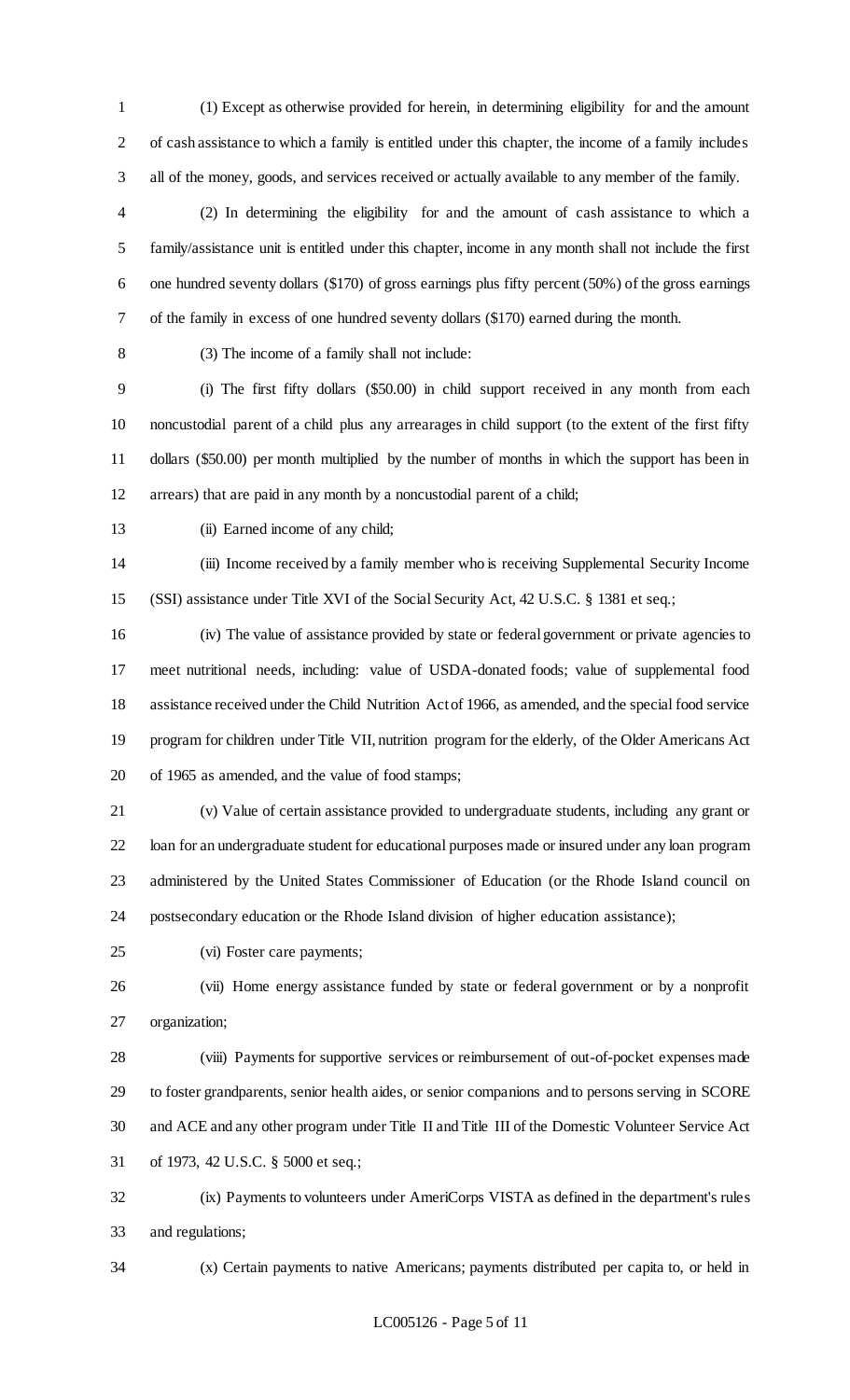trust for, members of any Indian Tribe under P.L. 92-254, 25 U.S.C. § 1261 et seq., P.L. 93-134, 25 U.S.C. § 1401 et seq., or P.L. 94-540; receipts distributed to members of certain Indian tribes which are referred to in § 5 of P.L. 94-114, 25 U.S.C. § 459d, that became effective October 17, 1975;

5 (xi) Refund from the all federal and state earned income tax eredit credits, any stimulus funds provided for the well-being of the children or adults, and specified short-term approvals as defined by the departments rules and regulations;

 (xii) The value of any state, local, or federal government rent or housing subsidy, provided that this exclusion shall not limit the reduction in benefits provided for in the payment standard section of this chapter;

 (xiii) The earned income of any adult family member who gains employment while an active RI Works household member. This income is excluded for the first six (6) months of employment in which the income is earned, or until the household's total gross income exceeds one hundred eighty-five percent (185%) of the federal poverty level, unless the household reaches its forty-eight-month (48) time limit first;

 (xiv) Any veteran's disability pension benefits received as a result of any disability sustained by the veteran while in the military service.

 (4) The receipt of a lump sum of income shall affect participants for cash assistance in accordance with rules and regulations promulgated by the department.

(h) Time limit on the receipt of cash assistance.

 (1) On or after January 1, 2020, no cash assistance shall be provided, pursuant to this chapter, to a family or assistance unit that includes an adult member who has received cash assistance for a total of forty-eight (48) months (whether or not consecutive), to include any time receiving any type of cash assistance in any other state or territory of the United States of America as defined herein. Provided further, in no circumstances other than provided for in subsection (h)(3) with respect to certain minor children, shall cash assistance be provided pursuant to this chapter to a family or assistance unit that includes an adult member who has received cash assistance for a total of a lifetime limit of forty-eight (48) months.

 (2) Cash benefits received by a minor dependent child shall not be counted toward their lifetime time limit for receiving benefits under this chapter should that minor child apply for cash benefits as an adult.

 (3) Certain minor children not subject to time limit. This section regarding the lifetime time limit for the receipt of cash assistance shall not apply only in the instances of a minor child(ren) living with a parent who receives SSI benefits and a minor child(ren) living with a responsible adult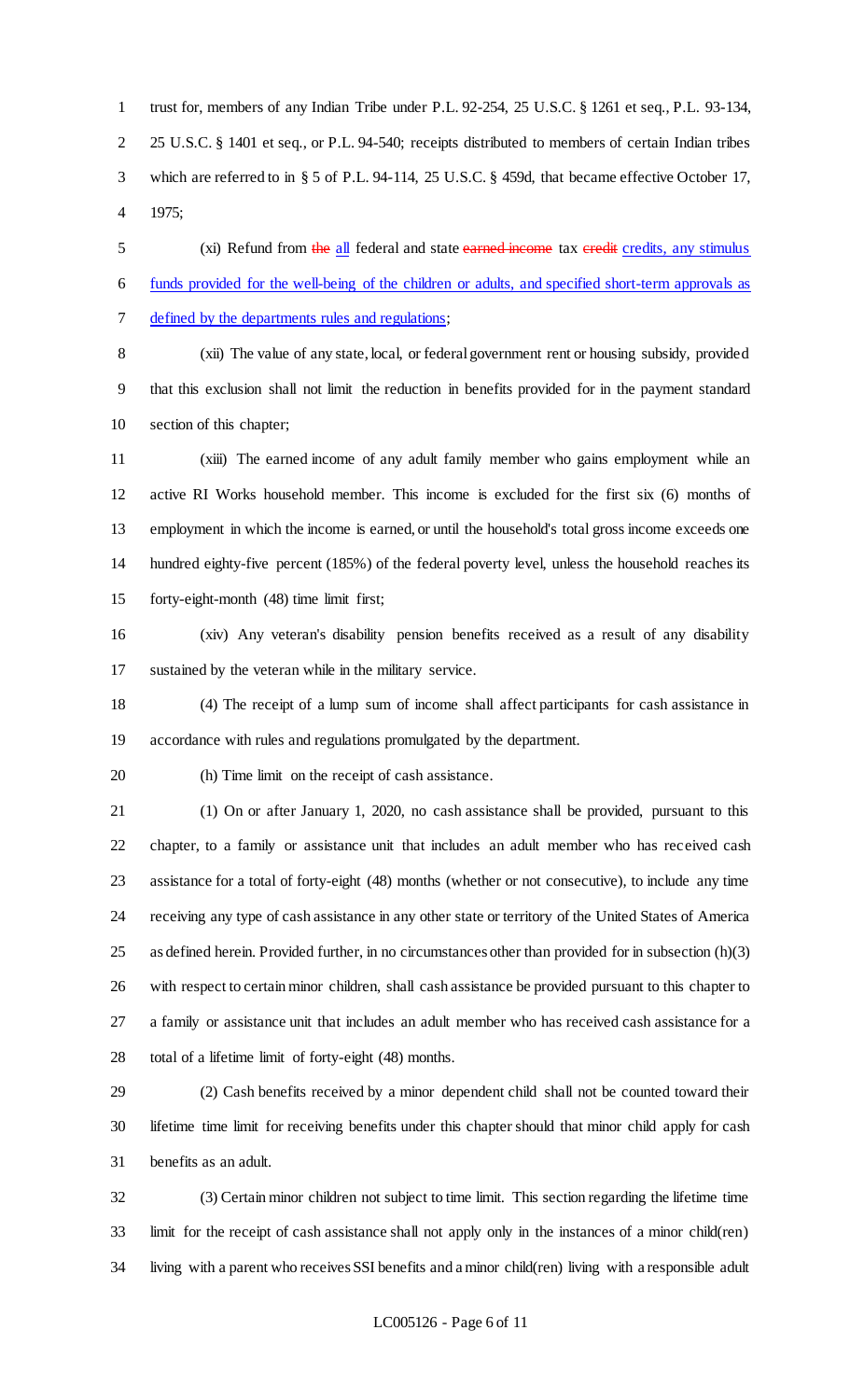non-parent caretaker relative who is not in the cash assistance payment.

 (4) Receipt of family cash assistance in any other state or territory of the United States of America shall be determined by the department of human services and shall include family cash assistance funded in whole or in part by Temporary Assistance for Needy Families (TANF) funds [Title IV-A of the federal Social Security Act, 42 U.S.C. § 601 et seq.] and/or family cash assistance provided under a program similar to the Rhode Island families work and opportunity program or the federal TANF program.

 (5)(i) The department of human services shall mail a notice to each assistance unit when the assistance unit has six (6) months of cash assistance remaining and each month thereafter until the time limit has expired. The notice must be developed by the department of human services and must contain information about the lifetime time limit, the number of months the participant has remaining, the hardship extension policy, the availability of a post-employment-and-closure bonus; and any other information pertinent to a family or an assistance unit nearing the forty-eight-month (48) lifetime time limit.

 (ii) For applicants who have less than six (6) months remaining in the forty-eight-month (48) lifetime time limit because the family or assistance unit previously received cash assistance in Rhode Island or in another state, the department shall notify the applicant of the number of months 18 remaining when the application is approved and begin the process required in subsection (h)(5)(i).

 (6) If a cash assistance recipient family was closed pursuant to Rhode Island's Temporary Assistance for Needy Families Program (federal TANF described in Title IV-A of the federal Social Security Act, 42 U.S.C. § 601 et seq.), formerly entitled the Rhode Island family independence program, more specifically under § 40-5.1-9(2)(c) [repealed], due to sanction because of failure to comply with the cash assistance program requirements; and that recipient family received forty- eight (48) months of cash benefits in accordance with the family independence program, then that recipient family is not able to receive further cash assistance for his/her family, under this chapter, except under hardship exceptions.

 (7) The months of state or federally funded cash assistance received by a recipient family since May 1, 1997, under Rhode Island's Temporary Assistance for Needy Families Program (federal TANF described in Title IV-A of the federal Social Security Act, 42 U.S.C. § 601 et seq.), formerly entitled the Rhode Island family independence program, shall be countable toward the time-limited cash assistance described in this chapter.

(i) Time limit on the receipt of cash assistance.

 (1) No cash assistance shall be provided, pursuant to this chapter, to a family assistance unit in which an adult member has received cash assistance for a total of sixty (60) months (whether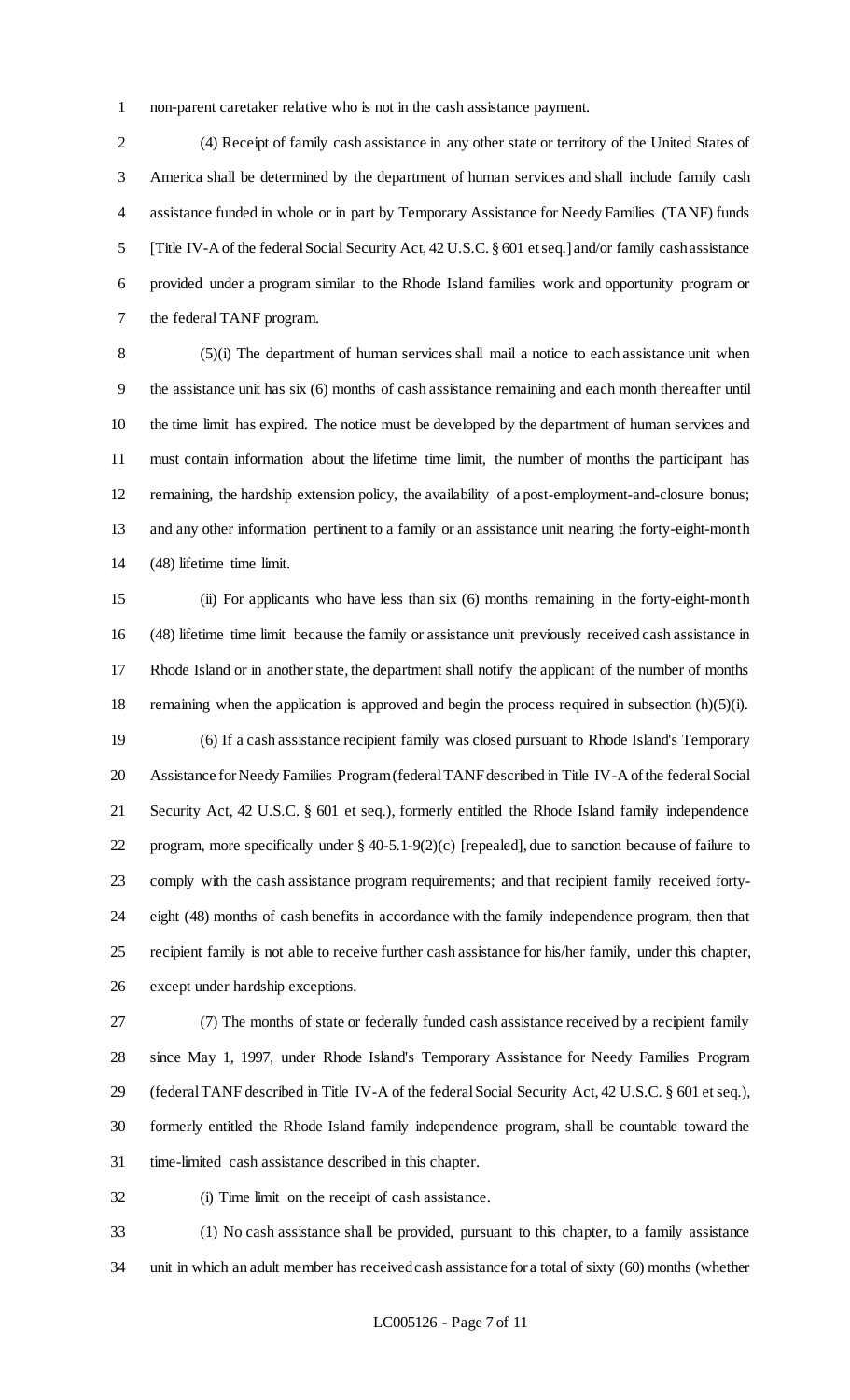or not consecutive) to include any time receiving any type of cash assistance in any other state or territory of the United States as defined herein effective August 1, 2008. Provided further, that no cash assistance shall be provided to a family in which an adult member has received assistance for twenty-four (24) consecutive months unless the adult member has a rehabilitation employment plan as provided in § 40-5.2-12(g)(5).

 (2) Effective August 1, 2008, no cash assistance shall be provided pursuant to this chapter to a family in which a child has received cash assistance for a total of sixty (60) months (whether or not consecutive) if the parent is ineligible for assistance under this chapter pursuant to subsection (a)(2) of this section to include any time they received any type of cash assistance in any other state or territory of the United States as defined herein.

(j) Hardship exceptions.

 (1) The department may extend an assistance unit's or family's cash assistance beyond the time limit, by reason of hardship; provided, however, that the number of families to be exempted by the department with respect to their time limit under this subsection shall not exceed twenty percent (20%) of the average monthly number of families to which assistance is provided for under this chapter in a fiscal year; provided, however, that to the extent now or hereafter permitted by federal law, any waiver granted under § 40-5.2-34, for domestic violence, shall not be counted in determining the twenty percent (20%) maximum under this section.

 (2) Parents who receive extensions to the time limit due to hardship must have and comply with employment plans designed to remove or ameliorate the conditions that warranted the extension.

(k) Parents under eighteen (18) years of age.

 (1) A family consisting of a parent who is under the age of eighteen (18), and who has never been married, and who has a child; or a family consisting of a woman under the age of eighteen (18) who is at least six (6) months pregnant, shall be eligible for cash assistance only if the family resides in the home of an adult parent, legal guardian, or other adult relative. The assistance shall be provided to the adult parent, legal guardian, or other adult relative on behalf of the individual and child unless otherwise authorized by the department.

 (2) This subsection shall not apply if the minor parent or pregnant minor has no parent, legal guardian, or other adult relative who is living and/or whose whereabouts are unknown; or the department determines that the physical or emotional health or safety of the minor parent, or his or her child, or the pregnant minor, would be jeopardized if he or she was required to live in the same residence as his or her parent, legal guardian, or other adult relative (refusal of a parent, legal guardian, or other adult relative to allow the minor parent or his or her child, or a pregnant minor,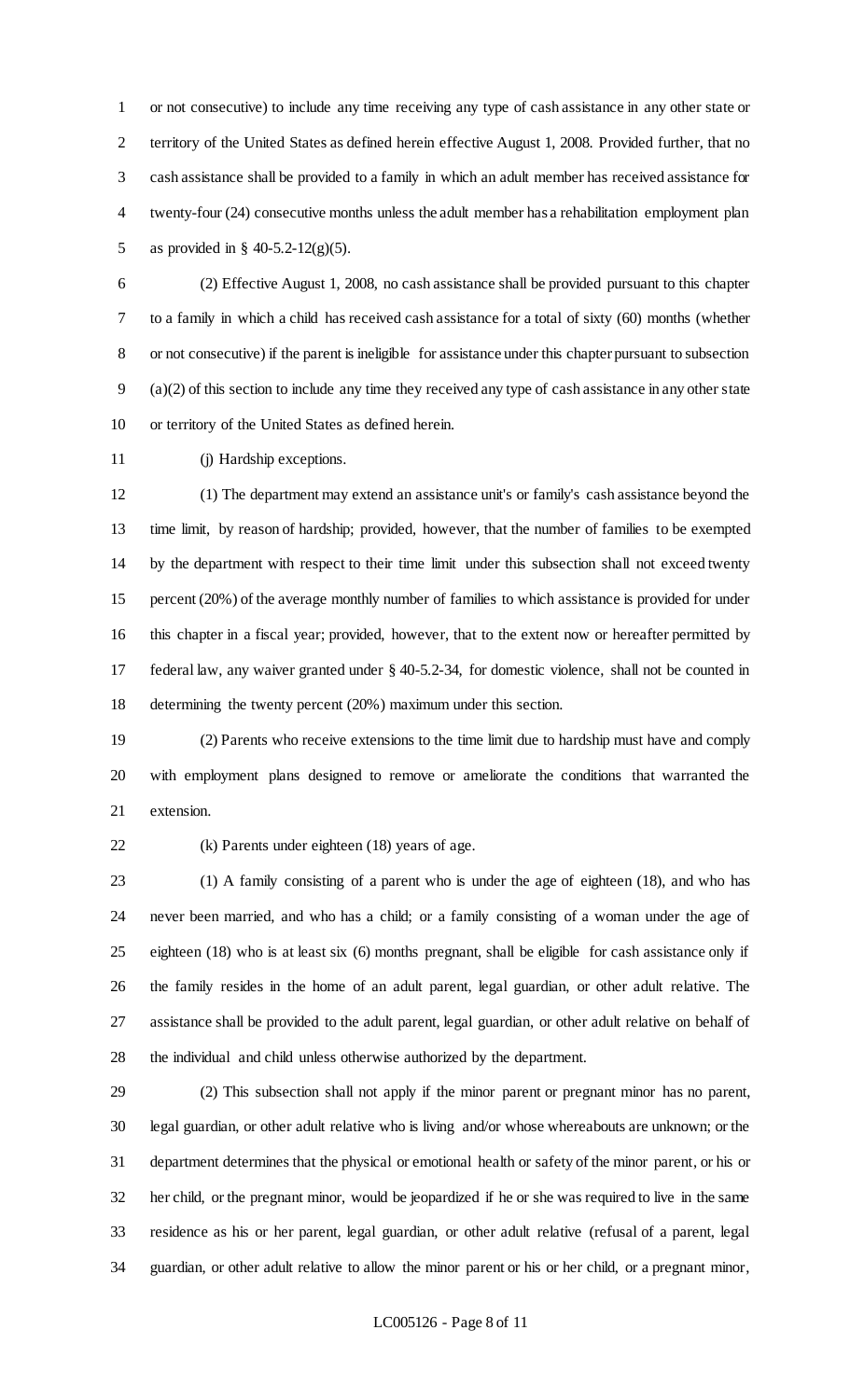to live in his or her home shall constitute a presumption that the health or safety would be so jeopardized); or the minor parent or pregnant minor has lived apart from his or her own parent or legal guardian for a period of at least one year before either the birth of any child to a minor parent or the onset of the pregnant minor's pregnancy; or there is good cause, under departmental regulations, for waiving the subsection; and the individual resides in a supervised supportive-living arrangement to the extent available.

 (3) For purposes of this section, "supervised supportive-living arrangement" means an arrangement that requires minor parents to enroll and make satisfactory progress in a program leading to a high school diploma or a general education development certificate, and requires minor parents to participate in the adolescent parenting program designated by the department, to the extent the program is available; and provides rules and regulations that ensure regular adult supervision.

 (l) Assignment and cooperation. As a condition of eligibility for cash and medical assistance under this chapter, each adult member, parent, or caretaker relative of the family/assistance unit must:

 (1) Assign to the state any rights to support for children within the family from any person that the family member has at the time the assignment is executed or may have while receiving assistance under this chapter;

 (2) Consent to and cooperate with the state in establishing the paternity and in establishing and/or enforcing child support and medical support orders for all children in the family or assistance unit in accordance with title 15, as amended, unless the parent or caretaker relative is found to have good cause for refusing to comply with the requirements of this subsection.

 (3) Absent good cause, as defined by the department of human services through the 24 rulemaking process, for refusing to comply with the requirements of subsections  $(l)(1)$  and  $(l)(2)$ , cash assistance to the family shall be reduced by twenty-five percent (25%) until the adult member of the family who has refused to comply with the requirements of this subsection consents to and cooperates with the state in accordance with the requirements of this subsection.

 (4) As a condition of eligibility for cash and medical assistance under this chapter, each adult member, parent, or caretaker relative of the family/assistance unit must consent to and cooperate with the state in identifying and providing information to assist the state in pursuing any third party who may be liable to pay for care and services under Title XIX of the Social Security Act, 42 U.S.C. § 1396 et seq.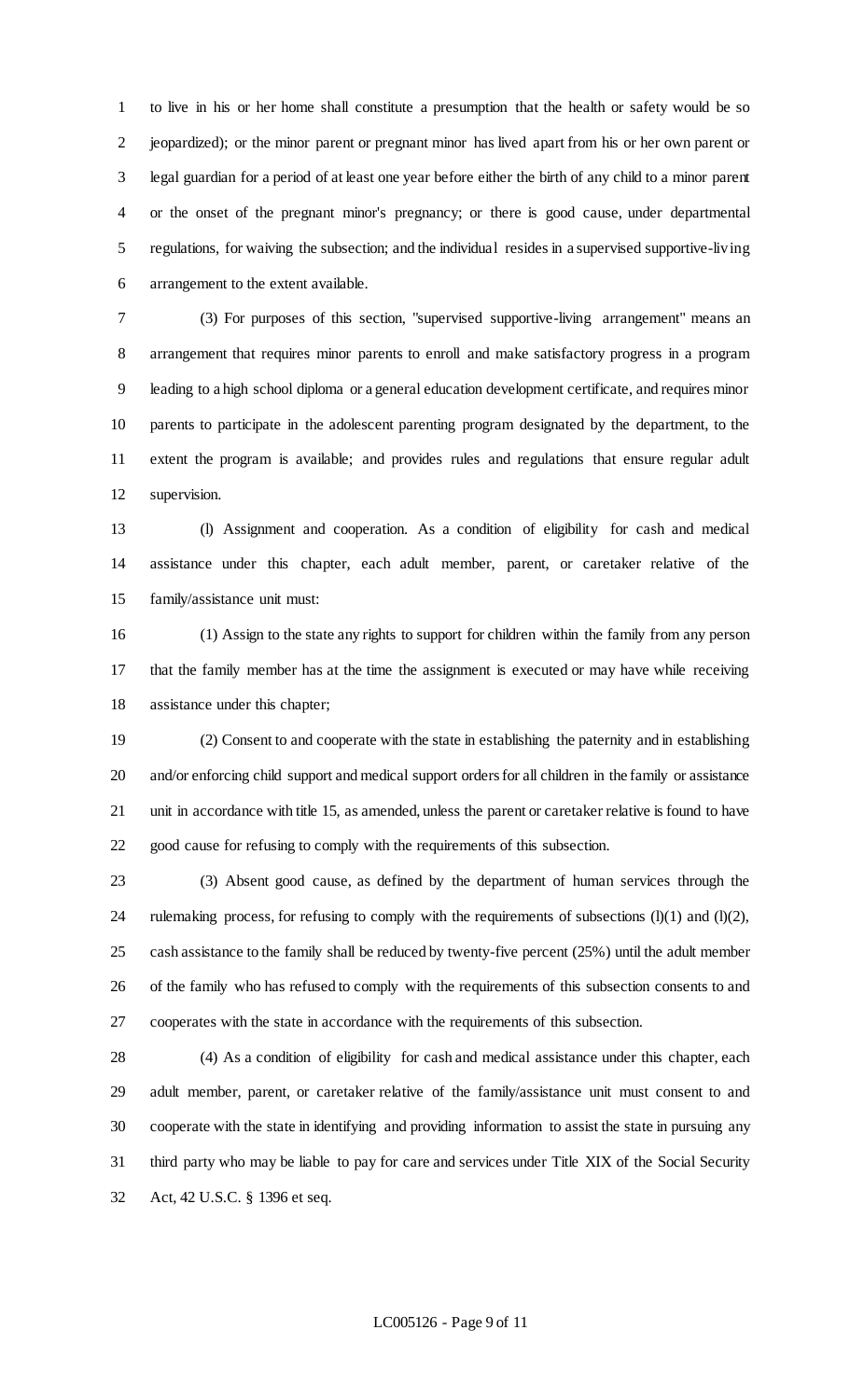#### ======== LC005126 ========